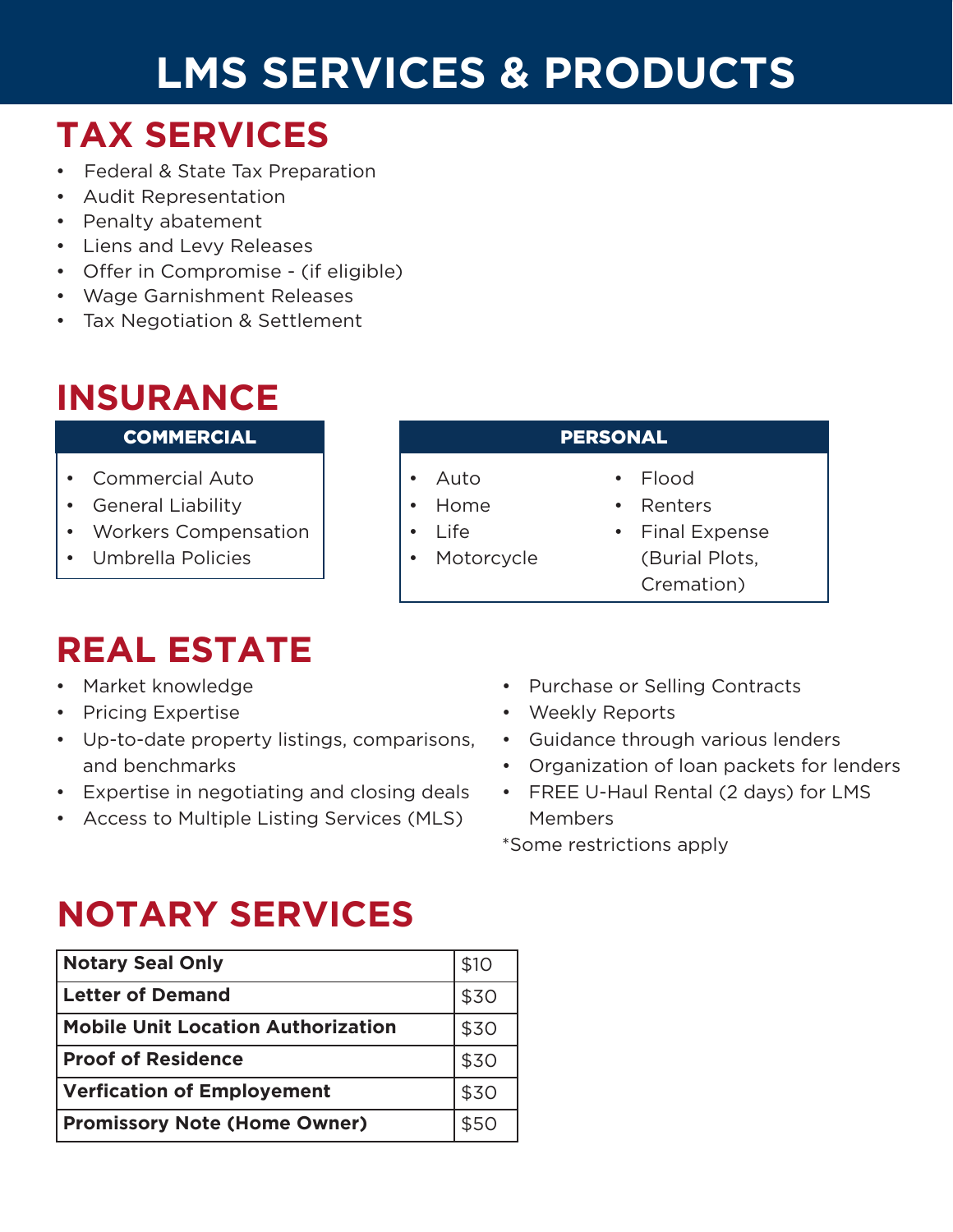### **FORMATION OF CORPORATION**

| Certificate of Filing     |         |
|---------------------------|---------|
| Certificate of Formation  | \$300   |
| <b>EIN</b>                | \$100   |
| Franchise Tax             | \$100   |
| Form 2533-S Corp          | \$100   |
| Articles of Organization  | \$300   |
| Written Company Agreement | \$300   |
| <b>LLC Booklet</b>        | \$300   |
| <b>TOTAL BILL</b>         | \$1,500 |

### **BOOKKEEPING SERVICES**

| <b>BASIC</b>    | • Up to 50 monthly transactions                                                                       | \$150<br>month | \$100/month<br>with Membership   |
|-----------------|-------------------------------------------------------------------------------------------------------|----------------|----------------------------------|
| <b>BRONZE</b>   | From 51 to 100 monthly transactions<br>$\bullet$<br>Two (2) hours of consult per month                | \$180<br>month | $$125/m$ onth<br>with Membership |
| <b>SILVER</b>   | From 101 to 150 monthly transactions<br>$\bullet$<br>Four (4) hours of consult per month<br>$\bullet$ | \$200<br>month | $$150/m$ onth<br>with Membership |
| <b>GOLD</b>     | From 151 to 200 monthly transactions<br>$\bullet$<br>Six (6) hours of consult per month               | \$250<br>month | $$175/m$ onth<br>with Membership |
| <b>PLATINUM</b> | From 201 to 250 monthly transactions<br>$\bullet$<br>Ten (10) hours of consult per month<br>$\bullet$ | \$300<br>month | \$200/month<br>with Membership   |

\*All our plans include Monthly Financial Reports

### **XERO LICENSE AND TRAINING**

| <b>PLAN 1</b> (XERO License + Training Hours)               | \$720 (\$60/monthly)               |
|-------------------------------------------------------------|------------------------------------|
| <b>PLAN 2</b> (XERO License + Training Hours + Bookkeeping) | \$720 + Bookkeeping Plan<br>chosen |

### **GUSTO SERVICES**

**FREE** whith any Bookkeeping Service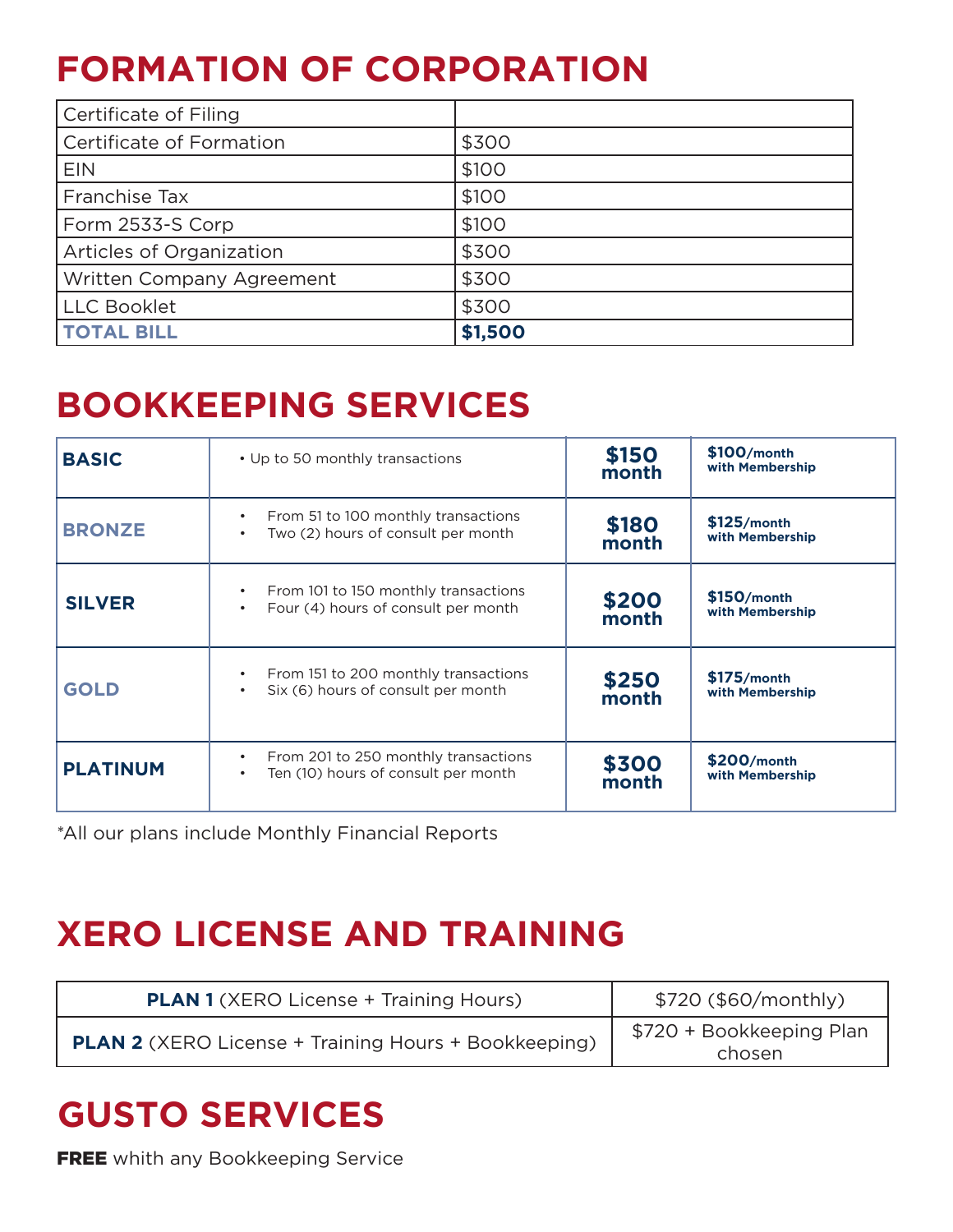# **LMS ONLINE SERVICES & PRODUCTS**

### **SOFTWARES**

| <b>LOVE MY SYSTEMS</b>    |         |  |
|---------------------------|---------|--|
| <b>Essentials Plan</b>    | \$29.99 |  |
| <b>Business Plan</b>      | \$59.99 |  |
| <b>Business Plus Plan</b> | 99.99   |  |

#### **DRAKE TAX SOFTWARE** \$1,000

### **ROADSIDE SERVICE**

- Towing Service
- Tire Services
- 23 hr Battery Service
- Rent-a-car discount
- Lost Key or Lockout Service

| <b>LMS ROADSIDE</b>                                |                          |  |
|----------------------------------------------------|--------------------------|--|
| <b>BASIC</b> (roadside service)                    | \$10.00/month            |  |
| <b>PREMIUM</b> (roadside service + LMS Membership) | \$19.99/month            |  |
| <b>PLUS</b> (roadside service + LMS Membership)    | \$200.00/annual *20% OFF |  |

### **WEBSITE DEVELOPMENT**

#### **From \$1,500.00**

- A landing page (Main Page with information)
- About Us page
- Social Media icons with links

• Contact Us Page

• A domain

### **LOGO DESIGN AND BRANDING SERVICES**

| <b>BASIC PACKAGE</b> (text based logo, business cards, letterheads,<br>envelope)                                           | \$350.00 |
|----------------------------------------------------------------------------------------------------------------------------|----------|
| <b>STANDARD PACKAGE</b> (graphic based logo with revision,<br>business cards, letterheads, envelope)                       | \$550.00 |
| <b>PLUS PACKAGE</b> (graphic based logo with revision, business<br>cards, letterheads, envelope, 100 flyers and 2 posters) | \$750.00 |